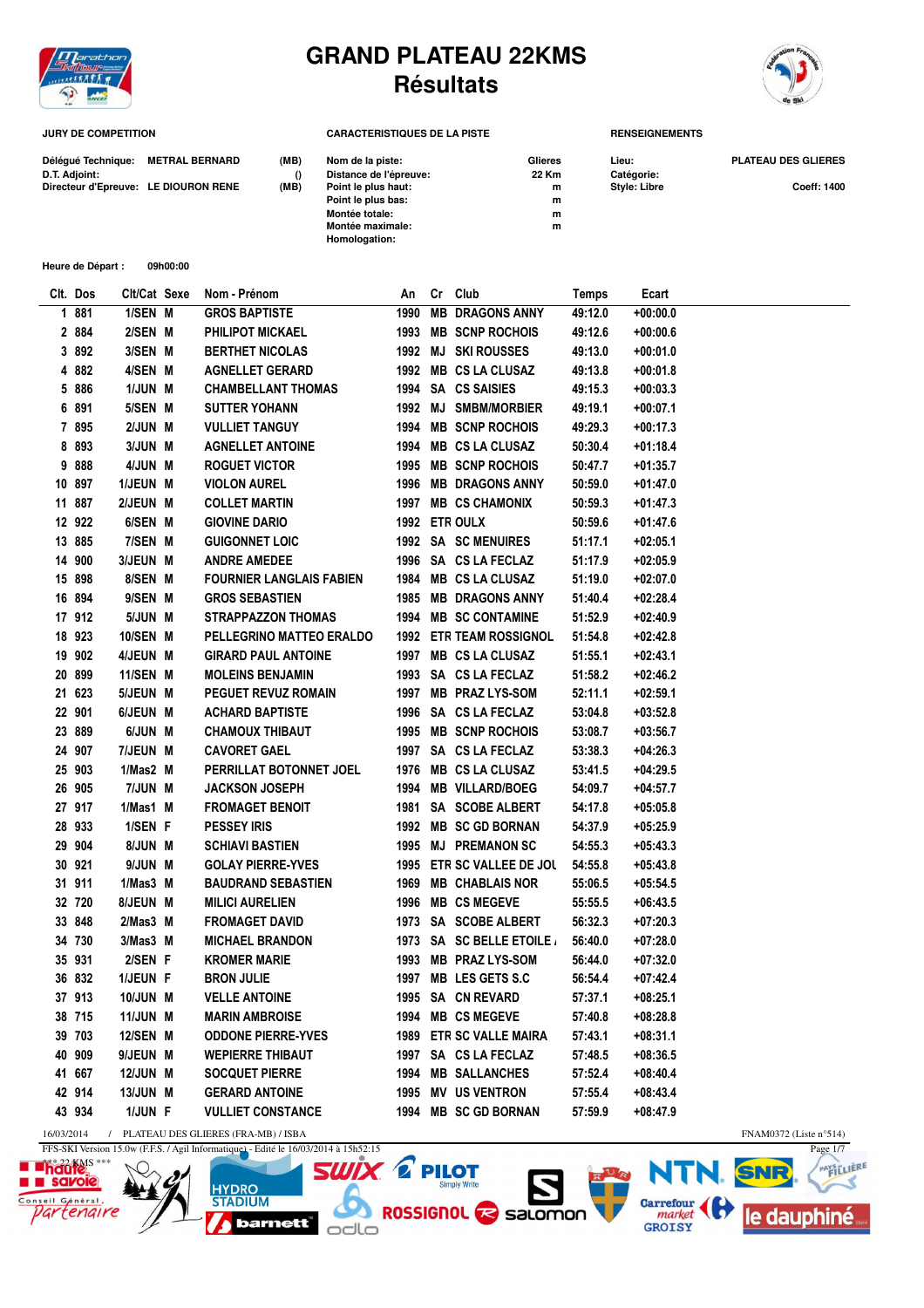



| Clt. Dos | Clt/Cat Sexe    | Nom - Prénom                 | An          | Cr Club                    | <b>Temps</b> | Ecart      |
|----------|-----------------|------------------------------|-------------|----------------------------|--------------|------------|
| 44 910   | 10/JEUN M       | <b>OLLIVIER PLAUD ALIX</b>   | 1996        | <b>MB VILLARD/BOEG</b>     | 58:06.0      | $+08:54.0$ |
| 45 936   | 3/SEN F         | <b>VIGNERON FLORIE</b>       | 1990        | <b>MB CS CHAMONIX</b>      | 58:25.8      | $+09:13.8$ |
| 46 645   | 2/Mas1 M        | <b>LAROCHE CAMILLE</b>       | 1983        | <b>MB ALLIGATORS TRIAT</b> | 58:26.2      | $+09:14.2$ |
| 47 728   | 1/Mas6 M        | <b>COPPEL RENE</b>           | 1956        | MB LES GETS S.C            | 58:26.5      | $+09:14.5$ |
| 48 896   | <b>14/JUN M</b> | <b>GAILLARD ANTONIN</b>      | 1995        | MB LES GETS S.C            | 58:39.2      | $+09:27.2$ |
| 49 944   | 1/Mas1 F        | <b>NICOLAS ELISE</b>         | 1983        | <b>MJ BOIS D'AMONT</b>     | 58:46.3      | $+09:34.3$ |
| 50 938   | 2/JUN F         | PERRILLAT MAILYS             | 1995        | <b>MB SC GD BORNAN</b>     | 58:48.7      | $+09:36.7$ |
| 51 754   | 13/SEN M        | <b>KOEGLER ALIX</b>          | 1991        | MB LES GETS S.C            | 58:51.4      | $+09:39.4$ |
| 52 751   | 15/JUN M        | <b>RIVIERE GREGOIRE</b>      |             | 1994 DA GRENOBLE           | 59:00.1      | +09:48.1   |
| 53 935   | 2/JEUN F        | <b>BENTZ CORALIE</b>         | 1996        | <b>MB VILLARD/BOEG</b>     | 59:14.5      | $+10:02.5$ |
| 54 915   | 1/Mas4 M        | <b>ARRACHART FREDERIC</b>    | 1967        | <b>MB CHABLAIS NOR</b>     | 59:27.2      | +10:15.2   |
| 55 643   | 14/SEN M        | <b>BALTASSAT MARTIN</b>      | 1989        | <b>MB BONNE</b>            | 59:37.7      | +10:25.7   |
| 56 906   | 11/JEUN M       | <b>ARRACHART HUGO</b>        |             | 1997 MB CHABLAIS NOR       | 1h00:27.7    | +11:15.7   |
| 57 939   | 3/JUN F         | THIBAL COLINE                |             | 1994 SA CS LA FECLAZ       | 1h00:28.8    | $+11:16.8$ |
| 58 682   | 16/JUN M        | <b>TILLOY YOANN</b>          | 1994 MB CNG |                            | 1h00:54.7    | +11:42.7   |
| 59 916   | 12/JEUN M       | <b>LETEROUIN SACHA</b>       |             | 1996 MB DRAGONS ANNY       | 1h00:58.5    | $+11:46.5$ |
| 60 805   | 4/Mas3 M        | <b>LACREUSE MARC</b>         |             | 1973 SA CS SAISIES         | 1h01:14.1    | +12:02.1   |
| 61 941   | 4/JUN F         | <b>LACROIX NAOMI</b>         |             | 1994 DA SNB CHAMROUS       | 1h01:30.3    | $+12:18.3$ |
| 62 787   | 3/Mas1 M        | <b>BASSET FABIEN</b>         |             | 1983 SA CS LA FECLAZ       | 1h01:38.8    | +12:26.8   |
| 63 809   | 17/JUN M        | <b>GUILLOCHEAU JORAN</b>     |             | 1995 SA CS LA FECLAZ       | 1h01:39.5    | $+12:27.5$ |
| 64 865   | 13/JEUN M       | <b>FOURNIER JAME</b>         | 1996        | <b>MB SALLANCHES</b>       | 1h01:42.0    | +12:30.0   |
| 65 775   | 2/Mas2 M        | <b>MICHELON CLAUDE</b>       |             | 1975 SA BAUGES SKI NORD    | 1h01:53.8    | $+12:41.8$ |
| 66 937   | 3/JEUN F        | <b>TOURNAY FANNY</b>         |             | 1996 SA CS LA FECLAZ       | 1h01:58.5    | +12:46.5   |
| 67844    | 15/SEN M        | <b>DROZ-VINCENT BAPTISTE</b> |             | 1993 MJ ES SAUGETTE        | 1h02:05.8    | +12:53.8   |
| 68 747   | 18/JUN M        | <b>MATEOS RAPHAËL</b>        | 1994        | <b>MB HABERE-LULLIN</b>    | 1h02:08.7    | +12:56.7   |
| 69 940   | 4/JEUN F        | <b>LABROSSE MARIE</b>        | 1997        | <b>MB SCNP ROCHOIS</b>     | 1h02:26.0    | $+13:14.0$ |
| 70 867   | 19/JUN M        | <b>LAVOREL JOHANY</b>        | 1995        | <b>MB DRAGONS ANNY</b>     | 1h02:44.3    | $+13:32.3$ |
| 71 946   | 4/SEN F         | HUDRY CLERGEON GAELLE        |             | 1992 MB LE GRAND BORNAI    | 1h02:59.2    | +13:47.2   |
| 72 834   | 1/Mas5 M        | <b>DESUZINGE PASCAL</b>      |             | 1962 MB BELLEVAUX          | 1h03:07.9    | +13:55.9   |
| 73 791   | 2/Mas5 M        | <b>RIGAUT JEAN LUC</b>       | 1959        | <b>MB ANNECY</b>           | 1h03:08.6    | +13:56.6   |
| 74 698   | 3/Mas2 M        | <b>GAGGIO DAVID</b>          |             | 1976 SA BAUGES S.N.        | 1h03:31.2    | +14:19.2   |
| 75 781   | 14/JEUN M       | <b>DEFRETIN GREGOIRE</b>     |             | 1996 MB RANDONNEURS CH     | 1h03:48.6    | $+14:36.6$ |
| 76 801   | 3/Mas5 M        | <b>PAGET NICOLAS</b>         |             | 1962 MB COMBLOUX           | 1h03:53.8    | +14:41.8   |
| 77 847   | 5/Mas3 M        | <b>OUDIN JEROME</b>          | 1973 MB CNG |                            | 1h03:56.4    | $+14:44.4$ |
| 78 765   | 15/JEUN M       | <b>PERISSIER MARTIAL</b>     |             | 1996 MB HERY SUR ALBY      | 1h04:00.7    | +14:48.7   |
| 79 634   | 6/Mas3 M        | <b>JOSSERAND ALEXIS</b>      |             | 1973 SA BAUGES S.N         | 1h04:08.8    | $+14:56.8$ |
| 80 822   | 4/Mas2 M        | <b>VULLIET BERTRAND</b>      |             | 1975 MB GD BORNAND         | 1h04:14.9    | +15:02.9   |
| 81 671   | 16/SEN M        | <b>MALNORY LOIC</b>          |             | 1988 MB CAF ANNECY         | 1h04:49.5    | +15:37.5   |
| 82 883   | 17/SEN M        | <b>DHEYRIAT MATHIAS</b>      |             | 1993 SA CS LA FECLAZ       | 1h04:52.5    | +15:40.5   |
| 83 774   | 5/Mas2 M        | <b>DUCRUET NICOLAS</b>       |             | 1978 MB MARLIOZ            | 1h04:56.6    | $+15:44.6$ |
| 84 723   | 7/Mas3 M        | <b>SEYVET JEROME</b>         |             | 1973 MB CUSY               | 1h04:58.3    | $+15:46.3$ |
| 85 924   | 8/Mas3 M        | <b>COLIN JACQUES</b>         | 1971        | <b>MJ HAUTJURASKI</b>      | 1h05:14.7    | +16:02.7   |
| 86 660   | 4/Mas5 M        | <b>LAURENT JEAN PAUL</b>     |             | 1963 SA SCOBE ALBERT       | 1h05:49.6    | +16:37.6   |
| 87 749   | 9/Mas3 M        | <b>CADET STEPHANE</b>        |             | 1973 MB EVIRES             | 1h05:56.8    | $+16:44.8$ |
| 88 918   | 2/Mas4 M        | <b>TETAZ OLIVIER</b>         |             | 1965 SA CS LA FECLAZ       | 1h05:58.5    | $+16:46.5$ |
| 89 725   | 3/Mas4 M        | <b>TOCHON LAURENT</b>        |             | 1967 MB SCNP ROCHOIS       | 1h06:00.2    | +16:48.2   |
| 90 811   | 5/SEN F         | LEVEQUE GWENAËLLE            |             | 1985 SA BRUT DE FLEURS     | 1h06:03.7    | $+16:51.7$ |
| 91 836   | 4/Mas4 M        | <b>CHEMIN ERIC</b>           |             | 1966 SA ES BESSANS         | 1h06:19.5    | +17:07.5   |
| 92 943   | 6/SEN F         | <b>DREVET NADEGE</b>         | 1986        | <b>MB SCNP ROCHOIS</b>     | 1h06:21.8    | +17:09.8   |
| 93 821   | 20/JUN M        | <b>VAUTEY CLEMENT</b>        | 1994        | <b>MB BELLEVAUX</b>        | 1h06:30.2    | +17:18.2   |
| 94 877   | 4/Mas1 M        | <b>REZVOY REMI</b>           |             | 1983 MB PRINGY             | 1h06:41.8    | +17:29.8   |
|          |                 |                              |             |                            |              |            |

 $\frac{16/03/2014}{\text{FFS-SKI Version 15.0w (F.F.S. / Agil Informatique)} - \text{Edit le } 16/03/2014 \text{ à } 15\text{h}52:15 }$ 







FNAM0372 (Liste n°514)<br>Page  $2/7$ PAYSTLIERE Ӡ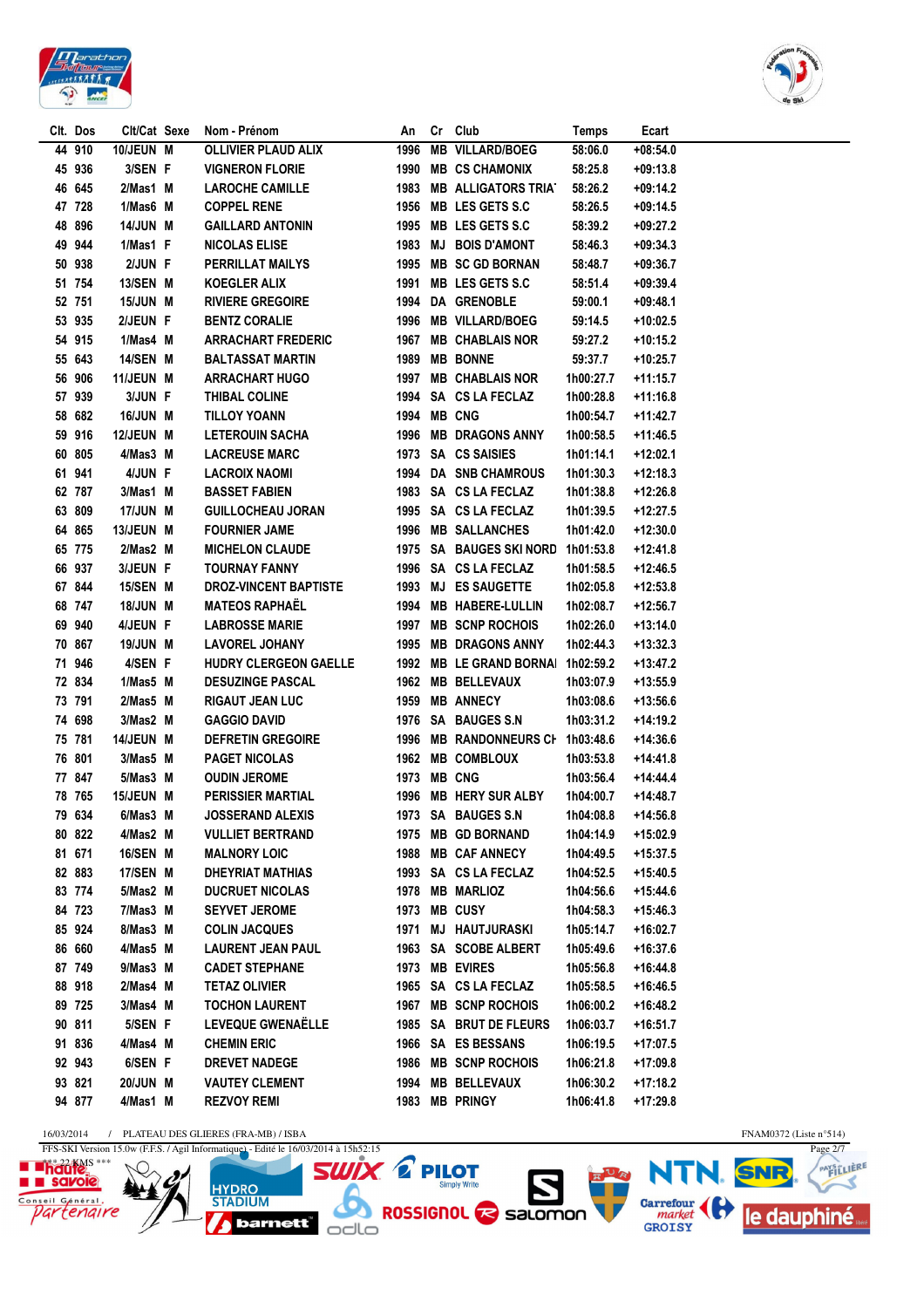



|         | Clt. Dos | Clt/Cat Sexe   | Nom - Prénom                   | An   | Cr Club                             | Temps     | Ecart      |
|---------|----------|----------------|--------------------------------|------|-------------------------------------|-----------|------------|
|         | 95 825   | 5/Mas4 M       | <b>AUBRY ERIC</b>              | 1968 | <b>MB MONTAGNY LES L/</b>           | 1h06:42.1 | $+17:30.1$ |
|         | 96 778   | $2/Mas6$ M     | <b>KOEGLER BRUNO</b>           | 1957 | <b>MB LES GETS S.C</b>              | 1h06:44.4 | +17:32.4   |
|         | 97 833   | 10/Mas3 M      | <b>GUIMET RAPHAEL</b>          | 1972 | <b>MB CORNIER</b>                   | 1h06:48.5 | +17:36.5   |
|         | 98 824   | 18/SEN M       | <b>MALNORY JEAN</b>            | 1987 | ETR OSLO                            | 1h06:52.2 | +17:40.2   |
| 99      | 690      | 19/SEN M       | <b>MURIGNEUX XAVIER</b>        | 1993 | <b>DA VALENCE</b>                   | 1h06:57.0 | +17:45.0   |
| 100 677 |          | 1/Mas2 F       | <b>MICHELON DELPHINE</b>       |      | 1978 SA BAUGES SKI NORD             | 1h06:59.3 | $+17:47.3$ |
|         | 101 925  | 20/SEN M       | <b>VALFORT VINCENT</b>         |      | 1985 MJ AMICALE SPORTS              | 1h07:09.2 | +17:57.2   |
|         | 102 945  | 7/SEN F        | <b>MULLEROVA MICHAELA</b>      |      | 1987 SA CS LA FECLAZ                | 1h07:14.2 | +18:02.2   |
| 103 843 |          | 21/JUN M       | <b>HENRY MATHYEU</b>           |      | 1995 MB CNG                         | 1h07:31.7 | +18:19.7   |
|         | 104 732  | 3/Mas6 M       | <b>GILBERT CHANAL</b>          |      | 1957 FZ BESSAT S HIV                | 1h07:52.1 | $+18:40.1$ |
|         | 105 742  | 5/Mas5 M       | <b>MILLOT PASCAL</b>           |      | 1959 SA CN REVARD                   | 1h07:57.8 | +18:45.8   |
| 106 804 |          | 11/Mas3 M      | <b>MERMIER DAMIEN</b>          | 1971 | <b>MB FRANGY</b>                    | 1h08:00.1 | $+18:48.1$ |
|         | 107 794  | 6/Mas2 M       | PERNET MUGNIER EDOUARD         | 1975 | <b>MB SC GD BORNAN</b>              | 1h08:01.4 | +18:49.4   |
|         | 108 875  | 6/Mas4 M       | <b>SAYSSAC LAURENT</b>         | 1967 | <b>MB CS CHAMONIX</b>               | 1h08:08.4 | +18:56.4   |
|         |          |                |                                |      |                                     |           |            |
|         | 109 674  | 22/JUN M       | <b>ROY THEO</b>                | 1995 | <b>MB CNG</b>                       | 1h08:20.0 | +19:08.0   |
| 110 817 |          | 12/Mas3 M      | <b>LANCHAIS EMMANUEL</b>       | 1971 | SA LE CHATELARD                     | 1h08:23.4 | $+19:11.4$ |
| 111 845 |          | 1/Mas7 M       | <b>FOULAZ JACQUES</b>          | 1949 | <b>MB PAYS ROCHOIS</b>              | 1h08:26.8 | +19:14.8   |
| 112 738 |          | 7/Mas4 M       | <b>SEGAY PHILIPPE</b>          | 1965 | <b>MB RANDONNEURS CH</b>            | 1h08:35.6 | +19:23.6   |
| 113 872 |          | 21/SEN M       | <b>MICHEL SEBASTIEN</b>        | 1984 | MB TRAIL RUNNING GF 1h08:38.1       |           | +19:26.1   |
| 114 753 |          | 1/Mas8 M       | <b>LUCHE GERARD</b>            | 1947 | <b>IDF US METRO</b>                 | 1h08:53.4 | +19:41.4   |
| 115 695 |          | 4/Mas6 M       | <b>JEUNET DIDIER</b>           | 1957 | <b>MJ SC BELLEGARDE</b>             | 1h08:55.9 | +19:43.9   |
|         | 116 744  | 22/SEN M       | PERRET REMY                    | 1989 | <b>MB CS MEGEVE</b>                 | 1h09:28.1 | +20:16.1   |
| 117 919 |          | 13/Mas3 M      | <b>PIQUOT SYLVAIN</b>          | 1973 | <b>MB ST JEAN SIXT</b>              | 1h09:39.0 | +20:27.0   |
| 118 712 |          | 23/SEN M       | <b>SERRI THIBAUT</b>           | 1992 | <b>MB CONTAMINES</b>                | 1h09:45.4 | $+20:33.4$ |
| 119 714 |          | 24/SEN M       | <b>BAS AURELIEN</b>            | 1989 | DA CSMR RILLIEUX                    | 1h09:53.0 | +20:41.0   |
| 120 858 |          | 8/SEN F        | <b>LANTELME GIULIA</b>         | 1992 | ETR SKI CLUB NORD O\ 1h09:55.4      |           | $+20:43.4$ |
| 121 761 |          | 14/Mas3 M      | <b>BIBOLLET RUCHE XAVIER</b>   | 1970 | MB RANDONNEURS CI 1h09:56.3         |           | $+20:44.3$ |
| 122 716 |          | 5/Mas6 M       | <b>CONTE RICHARD</b>           |      | 1954 SA SC MENUIRES                 | 1h10:09.1 | $+20:57.1$ |
| 123 802 |          | 8/Mas4 M       | PIERREL THIERRY                | 1964 | MB LE GRAND BORNAI 1h10:11.3        |           | $+20:59.3$ |
| 124 600 |          | 9/Mas4 M       | <b>ZAMPIN ELIE</b>             | 1964 | <b>MB ASPTT ANNECY</b>              | 1h10:13.3 | $+21:01.3$ |
| 125 637 |          | 6/Mas6 M       | <b>ARVIER JEAN YVES</b>        | 1957 | <b>MB SALLANCHES</b>                | 1h10:19.4 | $+21:07.4$ |
| 126 726 |          | 5/JEUN F       | <b>FERU LAURA</b>              | 1997 | <b>MB DRAGONS ANNY</b>              | 1h10:38.0 | $+21:26.0$ |
| 127 803 |          | 15/Mas3 M      | <b>DESBIOLLES THIERRY</b>      | 1969 | <b>MB THORENS GLIERES</b>           | 1h10:48.4 | $+21:36.4$ |
| 128 722 |          | 10/Mas4 M      | <b>LEMAIRE GILLES</b>          |      | 1964 MB LOVAGNY                     | 1h11:04.3 | $+21:52.3$ |
| 129 681 |          | 11/Mas4 M      | <b>DOBERVA LAURENT</b>         | 1966 | SA AIX LES BAINS                    | 1h11:14.1 | +22:02.1   |
| 129 942 |          | 6/JEUN F       | <b>BE LOUISE</b>               |      | 1996 SA CS LA FECLAZ                | 1h11:14.1 | +22:02.1   |
| 131 866 |          | 12/Mas4 M      | <b>GERBERT GENTHON FRANCIS</b> |      | 1967 DA EGREVE NORDI                | 1h11:37.2 | +22:25.2   |
| 132 878 |          | 2/Mas7 M       | <b>DUCHANOY CLAUDE</b>         |      | 1952 MV SC LURON                    | 1h12:08.6 | $+22:56.6$ |
| 133 771 |          | $1/M$ as $3$ F | <b>LEBARD SUSAN</b>            |      | 1972 MB DRAGONS ANNEC\ 1h12:15.6    |           | $+23:03.6$ |
| 134 861 |          | 25/SEN M       | <b>KERAUTRET REMI</b>          |      | 1988 IDF US METRO                   | 1h12:43.8 | $+23:31.8$ |
|         | 135 750  | 7/Mas6 M       | <b>PERONI FRANCOIS</b>         |      | 1956 SA PRESLE                      | 1h12:47.4 | $+23:35.4$ |
|         | 136 675  | 8/Mas6 M       | <b>PERRET ANDRE</b>            | 1957 | <b>MB CS MEGEVE</b>                 |           |            |
|         |          |                |                                |      |                                     | 1h13:09.2 | +23:57.2   |
| 137 621 |          | 23/JUN M       | <b>DODA TOMY</b>               |      | 1995 MB BELLEVAUX                   | 1h13:14.5 | +24:02.5   |
| 138 733 |          | 7/Mas2 M       | <b>BERGER MICHAEL</b>          | 1977 | DA EGREVE NORDI                     | 1h14:25.9 | $+25:13.9$ |
|         | 139 947  | 9/SEN F        | <b>MASSFELDER JULIE</b>        | 1986 | <b>MB TALLOIRES</b>                 | 1h14:32.1 | +25:20.1   |
| 140 629 |          | 13/Mas4 M      | <b>DEPREZ THIERRY</b>          |      | 1964 MB CNG                         | 1h14:36.7 | +25:24.7   |
|         | 141 672  | 3/Mas7 M       | <b>MAION SERGE</b>             | 1951 | <b>MB ALLINGES</b>                  | 1h14:45.7 | $+25:33.7$ |
| 142 686 |          | $2/Mas3$ F     | <b>DESSEUX CECILE</b>          |      | 1972 MB MURES                       | 1h14:56.4 | $+25:44.4$ |
| 143 633 |          | 6/Mas5 M       | <b>MANNAZ JEAN MICHEL</b>      | 1961 | MB RANDONNEURS CH 1h15:01.0         |           | +25:49.0   |
|         | 144 795  | 26/SEN M       | <b>DEFRETIN SIMON</b>          | 1989 | MB RANDONNEURS CI 1h15:01.7         |           | +25:49.7   |
|         | 145 693  | 8/Mas2 M       | <b>MOREL OLIVIER</b>           |      | 1976 SA SC BELLE ETOILE / 1h15:06.1 |           | $+25:54.1$ |
|         |          |                |                                |      |                                     |           |            |

 $16/03/2014$  / <code>PLATEAU</code> DES GLIERES (FRA-MB) / ISBA <br> <code>FFS-SKI</code> Version 15.0w (F.F.S. / Agil Informatique) - Edité le  $16/03/2014$  à 15h52:16







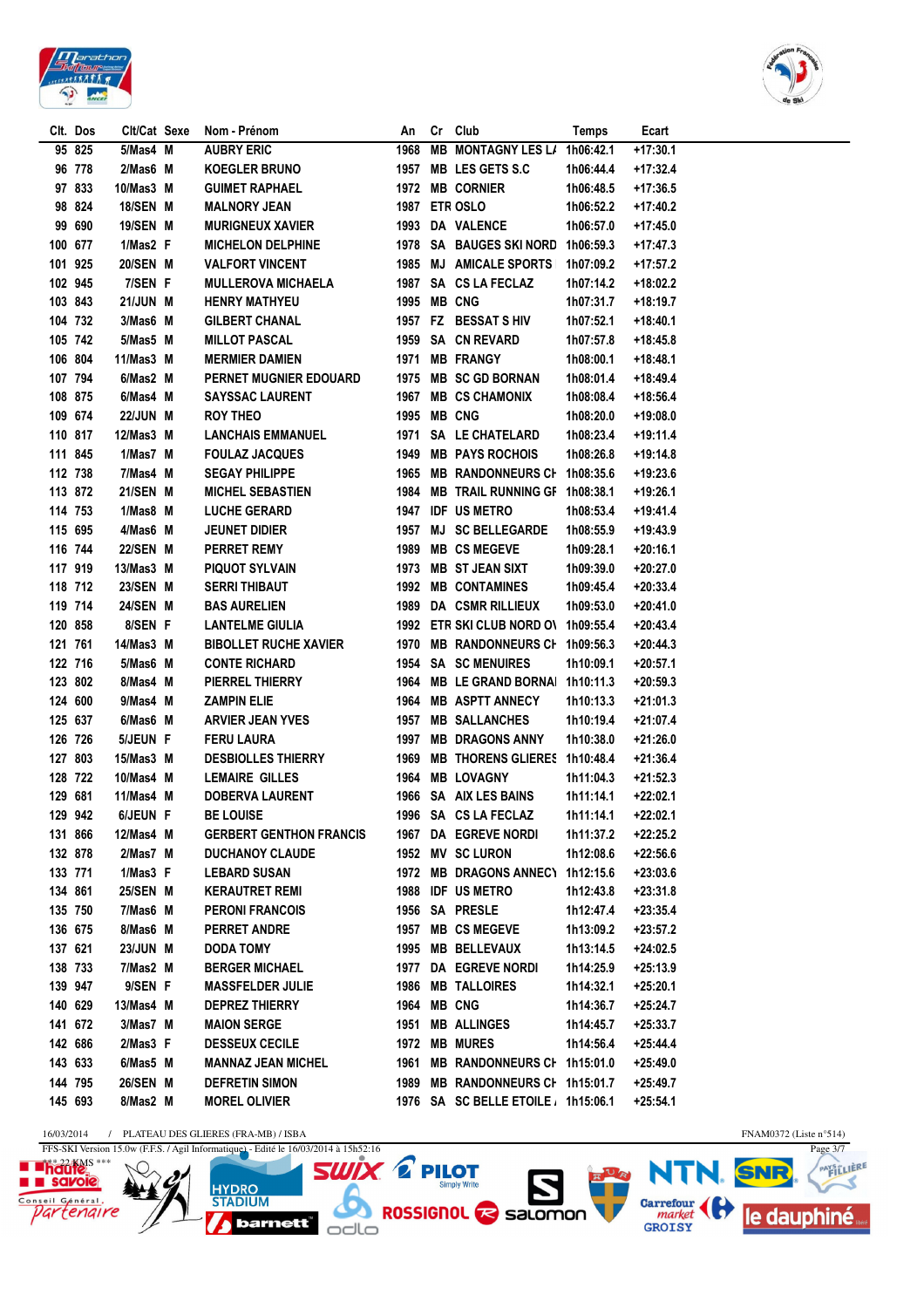



|         | Clt. Dos | Clt/Cat Sexe | Nom - Prénom                 | An          | Cr Club                            | Temps     | Ecart      |
|---------|----------|--------------|------------------------------|-------------|------------------------------------|-----------|------------|
|         | 146 646  | 7/Mas5 M     | <b>TAILLANDIER ERIC</b>      | 1963        | MB DRAGONS ANNEC1 1h15:10.8        |           | $+25:58.8$ |
| 147 755 |          | 9/Mas6 M     | <b>BENARD XAVIER</b>         | 1956 MB CNG |                                    | 1h15:30.4 | $+26:18.4$ |
| 148 743 |          | $2/Mas8$ M   | <b>MONFA GERMINAL</b>        |             | 1946 DA USSE SKI NORDIQL 1h15:36.5 |           | $+26:24.5$ |
| 149 762 |          | 10/SEN F     | <b>LACROIX LUCIE</b>         |             | 1986 MB ST JULIEN EN GEN 1h15:53.1 |           | $+26:41.1$ |
| 150 763 |          | 3/Mas3 F     | <b>MOYET-PERRIN BEATRICE</b> |             | 1972 MB CHABLAIS NOR               | 1h16:24.6 | $+27:12.6$ |
| 151 816 |          | 5/Mas1 M     | <b>JOURNET DAMIEN</b>        |             | 1980 MB CRAN-GEVRIER               | 1h16:26.0 | $+27:14.0$ |
| 152 746 |          | 4/Mas3 F     | <b>AUBRY ANNE MARIE</b>      | 1969        | <b>MB MONTAGNY LES L/</b>          | 1h16:28.1 | $+27:16.1$ |
| 153 700 |          | 9/Mas2 M     | <b>DURAND MATHIEU</b>        |             | 1978 MB ASO NTN SNR                | 1h16:33.5 | $+27:21.5$ |
| 154 818 |          | 16/Mas3 M    | <b>FAIVRE SYLVAIN</b>        |             | 1972 MB HERY SUR ALBY              | 1h17:00.1 | $+27:48.1$ |
| 155 868 |          | 2/Mas2 F     | <b>LANCHAIS AUDE</b>         |             | 1975 SA LE CHATELARD               | 1h17:04.5 | $+27:52.5$ |
| 156 678 |          | 6/Mas1 M     | <b>GARNIER ROMAIN</b>        | 1981        | <b>MJ SKI CLUB SAINT-LL</b>        | 1h17:18.2 | $+28:06.2$ |
| 157 840 |          | 8/Mas5 M     | <b>ZAMPIN HERVE</b>          | 1961        | SA CS LA FECLAZ                    | 1h17:38.5 | $+28:26.5$ |
| 158 737 |          | 14/Mas4 M    | <b>VIEUX PHILIPPE</b>        | 1965        | <b>MB VALLEIRY</b>                 | 1h17:47.2 | $+28:35.2$ |
|         | 159 689  | 7/JEUN F     | <b>BERTAUD NOLWENN</b>       | 1996        | DA CO SEPT LAUX                    | 1h17:53.3 | $+28:41.3$ |
| 160 740 |          | 27/SEN M     | <b>PONTONNIER ADRIEN</b>     | 1986        | <b>MB MONNETIER MORN</b>           | 1h18:02.3 | $+28:50.3$ |
|         | 161 812  | 7/Mas1 M     | <b>SIGNARBIEUX JULIEN</b>    | 1979        | <b>MB ARGONAY</b>                  | 1h18:22.3 | $+29:10.3$ |
| 162 851 |          | 17/Mas3 M    | <b>BLANC STEPHANE</b>        |             | 1973 MJ PRENOVEL LES PI/ 1h18:27.2 |           | $+29:15.2$ |
| 163 706 |          | 18/Mas3 M    | <b>PETIT FRED</b>            |             | 1971 AP PETIT                      | 1h18:37.9 | $+29:25.9$ |
|         | 164 729  | 11/SEN F     | <b>MANDRILLON ALICE</b>      | 1989        | MB THORENS GLIERES 1h18:44.3       |           | $+29:32.3$ |
|         | 165 632  | 3/Mas8 M     | <b>BALTHAZARD JEAN</b>       | 1947        | <b>SA CN REVARD</b>                | 1h18:50.3 | $+29:38.3$ |
| 166 676 |          | 28/SEN M     | <b>GALLAND GAUTHIER</b>      | 1989        | <b>MB OSTEOPATHES TH</b>           | 1h18:53.0 | $+29:41.0$ |
|         | 167 789  | 10/Mas6 M    | <b>BUFFARD HERVE</b>         | 1957        | <b>MJ MORBIER</b>                  | 1h18:57.7 | $+29:45.7$ |
| 168 788 |          | 19/Mas3 M    | <b>LEVANT SYLVAIN</b>        | 1971        | SA CHANAZ                          | 1h18:58.2 | $+29:46.2$ |
| 169 727 |          | 9/Mas5 M     | <b>BAETENS ERIC</b>          | 1961        | <b>MB PUBLIER</b>                  | 1h18:58.8 | $+29:46.8$ |
| 170 696 |          | 1/Mas5 F     | <b>DAVID BRIGITTE</b>        |             | 1963 SA BAUGES SKINORD             | 1h19:04.0 | $+29:52.0$ |
| 171 870 |          | 15/Mas4 M    | <b>TUCCINARDI LAURENT</b>    | 1967        | <b>MB DRAGONS ANNY</b>             | 1h19:05.7 | $+29:53.7$ |
| 172 666 |          | 1/Mas4 F     | <b>COMAS FLORENCE</b>        |             | 1966 SA CN REVARD                  | 1h19:07.0 | $+29:55.0$ |
| 173 669 |          | 10/Mas5 M    | <b>OSTER SYLVAIN</b>         |             | 1959 MB LES BRASSES                | 1h19:09.3 | $+29:57.3$ |
| 174 745 |          | 11/Mas5 M    | <b>RIVIERE GILLES</b>        |             | 1961 DA GRENOBLE                   | 1h19:16.8 | $+30:04.8$ |
| 175 920 |          | 16/JEUN M    | <b>DUCASTEL BENJAMIN</b>     |             | 1997 DA SN CHARTROUS               | 1h19:19.0 | $+30:07.0$ |
| 176 792 |          | 12/SEN F     | <b>AYMONIER JULIE</b>        |             | 1989 MJ LES FOURGS                 | 1h19:23.9 | $+30:11.9$ |
| 177 859 |          | 20/Mas3 M    | <b>ROBINEAU FRANCOIS</b>     | 1970 IF     | PARIS                              | 1h19:44.6 | $+30:32.6$ |
| 178 705 |          | 21/Mas3 M    | <b>BETEMPS PHILIPPE</b>      |             | 1972 MB SEYNOD                     | 1h19:47.1 | $+30:35.1$ |
| 179 711 |          | 4/Mas7 M     | <b>GUY GERALD</b>            | 1953        | <b>MB PRAZ LYS-SOM</b>             | 1h19:48.7 | $+30:36.7$ |
| 180 735 |          | 4/Mas8 M     | <b>ROCHE LOUIS</b>           |             | 1946 SA SKISNOW USCC               | 1h19:50.1 | $+30:38.1$ |
| 181 683 |          | 2/Mas1 F     | <b>GJURASEVIC CLAIRE</b>     |             | 1982 MB ANNECY LE VIEUX            | 1h20:05.3 | +30:53.3   |
| 182 734 |          | 29/SEN M     | <b>BIOSSET MARTIN</b>        |             | 1985 MB PASSY                      | 1h20:17.0 | $+31:05.0$ |
|         | 183 717  | 30/SEN M     | <b>BETRIX GERALD</b>         | 1989        | <b>MB CHAVANOD</b>                 | 1h20:23.2 | $+31:11.2$ |
|         | 184 855  | 2/Mas4 F     | <b>VIAL GERALDINE</b>        |             | 1965 SA CN REVARD                  | 1h21:03.3 | $+31:51.3$ |
|         | 185 830  | 10/Mas2 M    | <b>DUPONCEL JEROME</b>       | 1977        | <b>MB ANNECY LE VIEUX</b>          | 1h21:04.5 | $+31:52.5$ |
|         | 186 655  | 1/Mas6 F     | <b>FALCH MARIE CHRISTINE</b> |             | 1958 MV SCV MASEVAUX               | 1h21:06.6 | $+31:54.6$ |
| 187 708 |          | 3/Mas1 F     | <b>MOULIN MARINA</b>         |             | 1983 ETR VOLLEGES                  | 1h21:44.3 | $+32:32.3$ |
|         | 188 767  | 12/Mas5 M    | <b>VERMET ERIC</b>           |             | 1962 MB EPAGNY                     | 1h21:57.4 | $+32:45.4$ |
| 189 721 |          | 5/Mas7 M     | <b>BOURRIEN GERARD</b>       |             | 1952 MB DRAGONS ANNY               | 1h22:02.1 | $+32:50.1$ |
| 190 786 |          | 11/Mas2 M    | <b>DEBATS VINCENT</b>        |             | 1975 MV MOLSHEIM SKI NOI 1h22:08.4 |           | $+32:56.4$ |
| 191 770 |          | 16/Mas4 M    | <b>CHEVALEYRIAS FREDERIC</b> | 1967        | <b>MB ANNECY</b>                   | 1h22:24.4 | $+33:12.4$ |
| 192 808 |          | 13/Mas5 M    | <b>CERLES JACQUES</b>        | 1961        | <b>MB MEYTHET</b>                  | 1h22:29.6 | $+33:17.6$ |
|         | 193 827  | 13/SEN F     | <b>PAYEN ELISE</b>           | 1987        | MB MONNETIER MORN 1h22:30.8        |           | $+33:18.8$ |
| 194 869 |          | 11/Mas6 M    | <b>CAEN PHILIPPE</b>         |             | 1955 MB DRAGONS ANNY               | 1h22:32.1 | $+33:20.1$ |
|         | 195 653  | 5/Mas3 F     | <b>MOIROUD SARAH</b>         |             | 1971 DA VENERIEU                   | 1h22:32.7 | $+33:20.7$ |
|         | 196 777  | 8/JEUN F     | <b>DELACQUIS MYLENE</b>      |             | 1997 MB SALLANCHES                 | 1h23:07.2 | $+33:55.2$ |
|         |          |              |                              |             |                                    |           |            |

 $\frac{16/03/2014 \quad / \quad \text{PLATEAU DES GLIERES (FRA-MB) / ISBA}}{\text{FFS-SKI Version 15.0w (F.F.S. / Agil Information)} - \text{Edit} \text{ le } 16/03/2014 \text{ à } 15\text{h}52:16}$ 





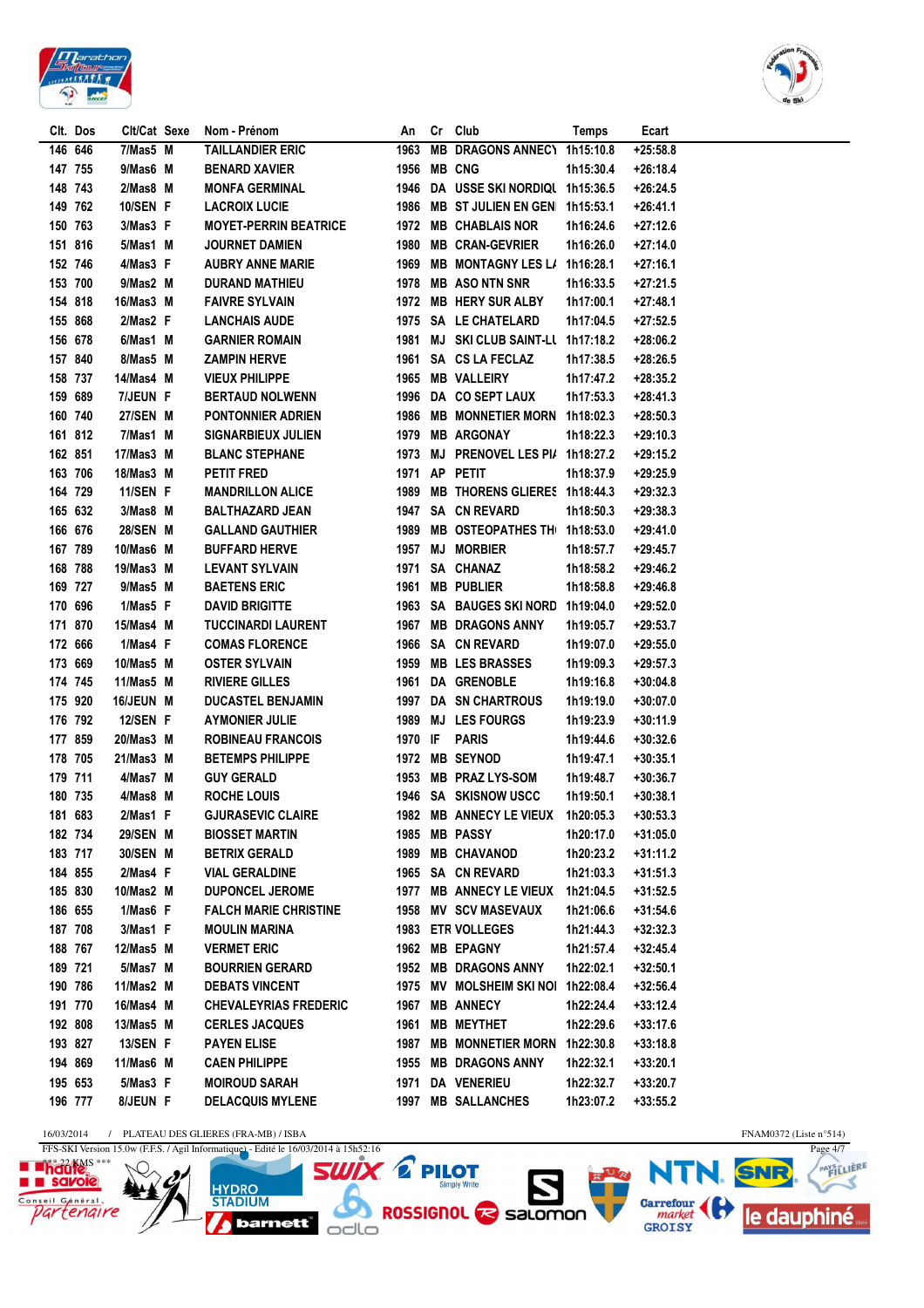



|         | Clt. Dos | Clt/Cat Sexe    | Nom - Prénom                                   | An   | Cr | Club                                | Temps     | Ecart      |
|---------|----------|-----------------|------------------------------------------------|------|----|-------------------------------------|-----------|------------|
|         | 197 642  | 6/Mas7 M        | <b>BARET PIERRE</b>                            | 1952 | AU | <b>CRETES FOREZ</b>                 | 1h23:25.0 | $+34:13.0$ |
|         | 198 876  | 12/Mas6 M       | <b>MAXENTI JEAN-CHARLES</b>                    | 1954 |    | <b>MB CNG</b>                       | 1h23:33.3 | $+34:21.3$ |
|         | 199 814  | 13/Mas6 M       | <b>ULRICH ALAIN</b>                            | 1956 |    | <b>MB DRAGONS ANNY</b>              | 1h23:41.0 | $+34:29.0$ |
|         | 200 842  | 6/Mas3 F        | <b>VIOLLET BRIGITTE</b>                        | 1971 |    | MB EVIAN OFF COURS 1h23:48.4        |           | $+34:36.4$ |
|         | 201 760  | 17/Mas4 M       | <b>ROBIN RIVOIRE LUC</b>                       | 1967 |    | DA SN CHARTROUSIN                   | 1h23:51.2 | $+34:39.2$ |
|         | 202 673  | 9/JEUN F        | <b>TORNIER MELANIE</b>                         | 1997 |    | <b>MB SC BELLEVAUX</b>              | 1h23:58.4 | $+34:46.4$ |
|         | 203 853  | 4/Mas1 F        | <b>BUFFET ANNE LAURE</b>                       | 1980 |    | <b>MB ANNECY</b>                    | 1h24:16.2 | +35:04.2   |
|         | 204 793  | 12/Mas2 M       | <b>FAIVRE PIERRET SAM</b>                      |      |    | 1977 MJ MORTEAU                     | 1h24:20.3 | $+35:08.3$ |
| 205 846 |          | 13/Mas2 M       | <b>JOHAN BERTRAND</b>                          | 1977 |    | <b>MB ANNECY LE VIEUX</b>           | 1h24:32.3 | $+35:20.3$ |
| 206 668 |          | 14/Mas5 M       | <b>CHARTON JEAN NOEL</b>                       | 1961 |    | <b>MJ SC ABBAYE</b>                 | 1h24:48.4 | $+35:36.4$ |
|         | 207 685  | 7/Mas7 M        | <b>ODDONE GUISEPPE</b>                         | 1949 |    | <b>ETR SC VALLE MAIRA</b>           | 1h24:56.4 | $+35:44.4$ |
|         | 208 873  | 15/Mas5 M       | <b>QUINTON DIDIER</b>                          | 1963 |    | <b>MB AMBILLY</b>                   | 1h25:01.5 | $+35:49.5$ |
|         | 209 879  | $2/Mas6$ F      | <b>CHANTELOT MARTINE</b>                       | 1958 |    | <b>MB CNG</b>                       | 1h25:19.7 | $+36:07.7$ |
|         | 210 692  | 7/Mas3 F        | <b>CARBO LAURENCE</b>                          | 1969 |    | <b>SA CN REVARD</b>                 | 1h25:32.2 | $+36:20.2$ |
|         | 211 647  | 22/Mas3 M       | <b>MERLEN MICHAEL</b>                          | 1973 |    | <b>MB LA ROCHE SUR FO</b>           | 1h25:33.7 | +36:21.7   |
|         | 212 624  | 23/Mas3 M       | <b>CHAPEL CLAUDE</b>                           | 1970 |    | <b>MB ASO NTN-SNR</b>               | 1h25:35.4 | $+36:23.4$ |
|         | 213 684  | 14/SEN F        | <b>BLANC CECILE</b>                            | 1984 |    | MJ PRENOVEL LES PI/ 1h25:48.3       |           | $+36:36.3$ |
|         | 214 635  | 18/Mas4 M       | <b>MATEOS MICHEL</b>                           | 1965 |    | <b>MB HABERE-LULLIN</b>             | 1h25:50.0 | $+36:38.0$ |
|         | 215 837  | 8/Mas3 F        | <b>VIDAL DELPHINE</b>                          | 1970 |    | <b>MB ANNECY</b>                    | 1h25:53.7 | +36:41.7   |
|         | 216 731  | 3/Mas2 F        | <b>ABRIC CORDELIA</b>                          | 1976 |    | <b>MB CRAN-GEVRIER</b>              | 1h26:19.7 | +37:07.7   |
|         | 217 820  | 4/Mas2 F        | <b>FEJOZ STEPHANIE</b>                         | 1978 |    | SA SCOBE ALBERTVIL 1h26:21.1        |           | $+37:09.1$ |
|         | 218 857  | 5/Mas8 M        | <b>GASPAROTTO VALENTINO</b>                    | 1947 |    | ETR SCI CLUB LEVANN, 1h27:05.2      |           | $+37:53.2$ |
| 219 670 |          | 24/Mas3 M       | <b>MARTIN ALAIN</b>                            | 1969 |    | <b>MB POISY</b>                     | 1h27:05.9 | $+37:53.9$ |
|         | 220 813  | 14/Mas6 M       | <b>BRUEL JEAN MARIE</b>                        | 1954 |    | SA CLUB SPORTS AIX 1h27:29.8        |           | $+38:17.8$ |
|         | 221 810  | 31/SEN M        | <b>MACHIN GUILLAUME</b>                        |      |    | 1984 LY VILLEURBANNE                | 1h27:34.4 | $+38:22.4$ |
|         | 222 856  | 8/Mas7 M        | <b>ROBERT ALAIN</b>                            |      |    | 1949 SA DRUMETTAZ CLAR 1h27:49.8    |           | $+38:37.8$ |
|         | 223 658  | 5/Mas2 F        | LE DIOURON KARINE                              | 1976 |    | <b>DA BASSENS</b>                   | 1h27:51.8 | $+38:39.8$ |
|         | 224 640  | 6/Mas2 F        | <b>CHARLOT HELENE</b>                          |      |    | 1975 MB THORENS GLIERES 1h28:02.7   |           | $+38:50.7$ |
|         | 225 694  | 15/Mas6 M       | LINOIS LINKOVSKIS JEAN MICHEL 1956 BO DIJON SC |      |    |                                     | 1h28:07.1 | $+38:55.1$ |
|         | 226 835  | 16/Mas5 M       | <b>GUILLOCHEAU THIERRY</b>                     |      |    | 1961 SA BARBERAZ                    | 1h28:29.0 | +39:17.0   |
|         | 227 815  | 15/SEN F        | <b>BRUNIER CLOE</b>                            |      |    | 1992 MB RANDONNEURS CI 1h28:35.5    |           | $+39:23.5$ |
|         | 228 790  | 9/Mas3 F        | <b>BERTAUD FREDERIQUE</b>                      |      |    | 1970 DA SAINT PIERRE D'AI 1h28:36.4 |           | $+39:24.4$ |
|         | 229 850  | 25/Mas3 M       | <b>PETROD PASCAL</b>                           |      |    | 1970 MB CLUB NORDIQUE D 1h28:37.7   |           | +39:25.7   |
| 230 707 |          | $10/M$ as $3$ F | GAILLARD LIAUDON CHRISTELLE 1972 MB GD BORNAND |      |    |                                     | 1h28:48.9 | $+39:36.9$ |
|         | 231 636  | 11/Mas $3$ F    | <b>SYLVESTRE BARON IRIS</b>                    | 1970 |    | <b>MB LA ROCHE SUR FO</b>           | 1h28:51.1 | $+39:39.1$ |
| 232 752 |          | 16/Mas6 M       | <b>BE PHILIPPE</b>                             |      |    | 1956 SA CS LA FECLAZ                | 1h29:19.7 | +40:07.7   |
|         | 233 852  | 12/Mas3 F       | <b>FONTVIEILLE SANDRA</b>                      |      |    | 1972 MB METZ TESSY                  | 1h29:20.5 | $+40:08.5$ |
|         | 234 648  | 17/Mas5 M       | <b>FALCOZ ALAIN</b>                            | 1960 |    | <b>MB ASO NTN SNR</b>               | 1h29:33.4 | +40:21.4   |
|         | 235 748  | 19/Mas4 M       | <b>MUHL CHRISTOPHE</b>                         |      |    | 1965 MB CNGLIERES                   | 1h29:56.9 | +40:44.9   |
|         | 236 766  | 17/Mas6 M       | <b>BACHELIER DENIS</b>                         | 1957 |    | <b>MJ ROGNA</b>                     | 1h29:57.3 | $+40:45.3$ |
|         | 237 718  | 3/Mas4 F        | <b>BOGEY FREDERIQUE</b>                        | 1968 |    | MB RANDONNEURS CI 1h30:05.8         |           | $+40:53.8$ |
|         | 238 780  | 7/Mas2 F        | <b>BOUVIER CATHERINE</b>                       | 1974 |    | <b>MB THUSY</b>                     | 1h30:26.8 | +41:14.8   |
|         | 239 806  | 9/Mas7 M        | PELLET-MANY ANDRE                              | 1949 |    | <b>MB VIUZ SALLAZ</b>               | 1h30:43.1 | +41:31.1   |
|         | 240 659  | 18/Mas5 M       | PETIOT VINCENT                                 | 1960 |    | <b>MB THORENS</b>                   | 1h30:52.0 | +41:40.0   |
|         | 241 631  | 5/Mas1 F        | <b>MAUDUIT FROMAGET CLAIRE</b>                 |      |    | 1982 SA SC LES ARCS                 | 1h31:17.4 | +42:05.4   |
|         | 242 639  | 26/Mas3 M       | <b>SOURIS LUDOVIC</b>                          | 1971 |    | MB LA ROCHE SUR FO 1h31:35.8        |           | +42:23.8   |
|         | 243 756  | $2/Mas5$ F      | <b>ZELLER ANNE SOPHIE</b>                      | 1963 |    | <b>MB CNG</b>                       | 1h32:05.3 | +42:53.3   |
|         | 244 769  | 14/Mas2 M       | <b>FERRARIS HERVE</b>                          | 1977 |    | MB ANNECY-LE-VIEUX 1h32:18.8        |           | $+43:06.8$ |
|         | 245 779  | 1/Mas9 M        | <b>BEDOUET BERNARD</b>                         |      |    | 1942 DA ASCE THALES                 | 1h32:26.0 | +43:14.0   |
|         | 246 709  | 20/Mas4 M       | <b>SUEUR YANNICK</b>                           |      |    | 1966 MB THORENS GLIERES 1h32:33.6   |           | +43:21.6   |
|         | 247 713  | 16/SEN F        | <b>VOLLE MARION</b>                            |      |    | 1985 SA CN REVARD                   | 1h32:46.8 | +43:34.8   |
|         |          |                 |                                                |      |    |                                     |           |            |

 $\frac{16/03/2014 \quad / \quad \text{PLATEAU DES GLIERES (FRA-MB) / ISBA}}{\text{FFS-SKI Version 15.0w (F.F.S. / Agil Information)} - \text{Edit} \text{ le } 16/03/2014 \text{ à } 15\text{h}52:16}$ 

**HYDRO**<br>STADIUM

 $N/2$ 



**SWIX & PILOT WIX. E PILOT<br>A ROSSIGNOL & Salomon** barnett<sup>"</sup> odlo

FNAM0372 (Liste n°514)<br>Page 5/7 **NTI** HUR **SNR** le dauphiné

PAYSCLIERE

3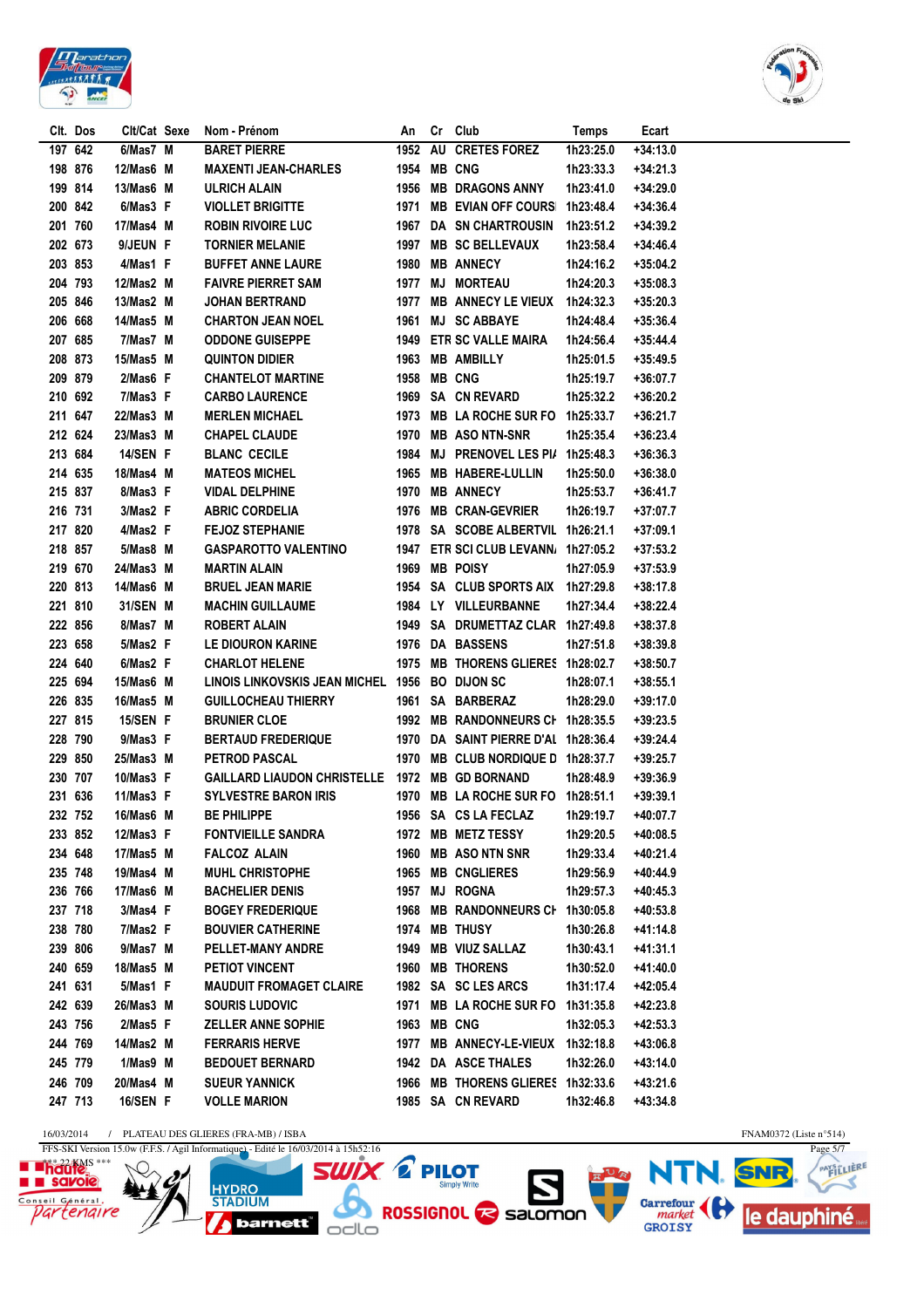



|         | Clt. Dos | Clt/Cat Sexe | Nom - Prénom                   | An      | Cr Club                                  | Temps     | Ecart                |
|---------|----------|--------------|--------------------------------|---------|------------------------------------------|-----------|----------------------|
|         | 248 687  | 32/SEN M     | <b>DOREL EMMANUEL</b>          | 1989    | <b>MB THONON-LES-BAIN</b>                | 1h32:49.4 | $+43:37.4$           |
|         | 249 776  | 19/Mas5 M    | <b>BONNET PIERRE</b>           | 1959    | MB HABERE-POCHE                          | 1h34:12.9 | +45:00.9             |
| 250 823 |          | 6/Mas1 F     | <b>BONNET CELINE</b>           | 1982    | <b>MB SAINT CERGUES</b>                  | 1h34:13.8 | +45:01.8             |
|         | 251 785  | 8/Mas1 M     | <b>DEMONTE JACKY</b>           |         | 1982 SA CHAMBERY                         | 1h34:47.5 | +45:35.5             |
|         | 252 665  | 27/Mas3 M    | <b>BIGLIETO ARNAUD</b>         |         | 1973 SA BAUGES SKI NORD                  | 1h35:06.4 | +45:54.4             |
|         | 253 797  | 13/Mas3 F    | <b>LAVEUVE CHRISTINE</b>       | 1971    | DA US ST EGREVE SKI 1h35:44.7            |           | +46:32.7             |
|         | 254 736  | 18/Mas6 M    | <b>MACAULEY DOMHNALL</b>       |         | 1957 ETR BELFAST                         | 1h35:54.2 | $+46:42.2$           |
|         | 255 860  | 17/SEN F     | <b>DARME CLAIRE</b>            |         | 1988 SA DRUMETTAZ                        | 1h36:04.9 | +46:52.9             |
|         | 256 724  | 33/SEN M     | <b>ROUTIN GILLES</b>           |         | 1986 SA LA MOTTE SERVOL 1h36:05.4        |           | $+46:53.4$           |
|         | 257 757  | 6/Mas8 M     | <b>BOURRIER FRANCOIS</b>       |         | 1948 SA CAF CHAMBERY                     | 1h36:24.6 | $+47:12.6$           |
|         | 258 661  | 18/SEN F     | <b>AUDEVARD ANNELISE</b>       |         | 1992 SA ST OFFENGE                       | 1h36:40.3 | $+47:28.3$           |
| 259 688 |          | 19/Mas6 M    | <b>PERISSIER CHRISTIAN</b>     |         | 1958 MB HERY SUR ALBY                    | 1h36:45.8 | $+47:33.8$           |
| 260 831 |          | 28/Mas3 M    | <b>CHOMAZ DIDIER</b>           |         | 1969 SA BARBERAZ                         | 1h36:52.0 | +47:40.0             |
|         | 261 839  | 7/Mas1 F     | <b>ALLEGRE JOELLE</b>          |         | 1982 MB SAINT JULIEN EN C 1h37:04.0      |           | +47:52.0             |
|         | 262 704  | 21/Mas4 M    | <b>BEAUQUIS LUC</b>            | 1968    | <b>MB MEYTHET</b>                        | 1h37:11.8 | +47:59.8             |
| 263 679 |          | 10/Mas7 M    | <b>COLOMBO MASSIMO</b>         | 1951    | <b>ETR SCI CLUB LEVANN</b>               | 1h37:15.6 | +48:03.6             |
|         | 264 650  | 34/SEN M     | <b>SCHERER LUDOVIC</b>         | 1989    | MB LA ROCHE SUR FO 1h37:32.2             |           | +48:20.2             |
|         | 265 680  | 3/Mas6 F     | <b>DELETRAZ HENRIETTE</b>      | 1958    | <b>MB CNG</b>                            | 1h38:16.7 | $+49:04.7$           |
| 266 768 |          | 20/Mas5 M    | JOHIER YANN                    | 1963    | <b>MB DRAGONS</b>                        | 1h39:12.7 | $+50:00.7$           |
| 267 799 |          | 21/Mas5 M    | <b>LANDRA FRANCO</b>           |         | 1962 ETR SCI CLUB NORDIC( 1h39:45.0      |           | $+50:33.0$           |
|         | 268 783  | 4/Mas4 F     | <b>ROBIN RIVOIRE ELISABETH</b> |         | 1968 DA SN CHARTROUS                     | 1h40:41.3 | $+51:29.3$           |
|         | 269 702  | 22/Mas5 M    | <b>GEAY JOËL</b>               | 1962 IF | AS CHEMINOT DE L 1h41:14.8               |           | $+52:02.8$           |
| 270 871 |          | 19/SEN F     | <b>ROCHET SANDRINE</b>         |         | 1986 MB 74450                            | 1h42:04.6 | $+52:52.6$           |
| 271 701 |          | 23/Mas5 M    | JOANBLANQ CHRISTOPHE           | 1962    | <b>MB LOVAGNY</b>                        | 1h42:16.5 | $+53:04.5$           |
|         | 272 697  | 29/Mas3 M    | <b>RUSSIAS FREDERIC</b>        | 1971    | <b>MB GAILLARD</b>                       | 1h42:17.4 | $+53:05.4$           |
| 273 862 |          | 24/Mas5 M    | <b>SWEENEY JOSEPH</b>          | 1961    | <b>ETR SWEENEY</b>                       | 1h42:21.3 | $+53:09.3$           |
| 274 664 |          | 3/Mas5 F     | <b>CERLES PASCALE</b>          | 1962    | <b>MB MEYTHET</b>                        | 1h43:16.4 | $+54:04.4$           |
|         | 275 662  | 4/Mas5 F     | <b>CAZORLA CHRSTINE</b>        | 1960 IF | AS CHEMINOTS DE 1h43:17.1                |           | $+54:05.1$           |
| 276 601 |          | 22/Mas4 M    | <b>FUSEAU DOMINIQUE</b>        |         | 1966 MB HANDICAP SPORT                   | 1h43:31.7 | $+54:19.7$           |
| 277 651 |          | 25/Mas5 M    | <b>URBAIN YVES</b>             | 1959    | DA SKI NORDIQUE CH/ 1h44:22.1            |           | $+55:10.1$           |
|         | 278 807  | 8/Mas1 F     | <b>BERNON LUCIE</b>            | 1981    | <b>MB BASSY</b>                          | 1h44:34.6 | $+55:22.6$           |
| 279 759 |          | 7/Mas8 M     | <b>BUCLIN MARC</b>             | 1946    | <b>MB EVIRES</b>                         | 1h44:47.0 | $+55:35.0$           |
| 280 841 |          | 23/Mas4 M    | <b>SURET JOCELYN</b>           |         | 1967 MB PEILLONNEX                       | 1h44:51.3 | $+55:39.3$           |
|         | 281 772  | 9/Mas1 F     | <b>NEGRON MARIE</b>            |         | 1980 DA LE SAPPEY EN CH/ 1h44:56.8       |           | $+55:44.8$           |
|         | 282 782  | 5/Mas5 F     | <b>POIRIER EMMANUELE</b>       |         | 1963 MB THONON                           | 1h45:59.1 | $+56:47.1$           |
|         | 283 657  | 30/Mas3 M    | <b>TAILLEFUMIER LOIC</b>       |         | 1972 MB SAINT JULIEN EN C 1h47:06.8      |           | $+57:54.8$           |
|         | 284 638  | 10/Mas1 F    | LE MEUR CAROLINE               |         | 1981 MB GAILLARD                         | 1h47:29.2 | $+58:17.2$           |
|         | 285 854  | 20/Mas6 M    | <b>DAMESIN ALAIN</b>           |         | 1954 SA GRESY SUR AIX                    | 1h47:47.6 | $+58:35.6$           |
|         | 286 644  | 11/Mas1 F    | <b>ROUSSELLE NOLWENN</b>       |         | 1982 MB SAINT GERVAIS LE 1h47:53.0       |           | +58:41.0             |
|         | 287 652  | 24/Mas4 M    | <b>JOUNOT STEPHANE</b>         | 1968    | <b>MB BONNEVILLE</b>                     | 1h48:04.7 | +58:52.7             |
|         | 288 656  | 2/Mas9 M     | <b>JACQUIER FRANCOIS</b>       | 1943    | <b>MB MAXILLY</b>                        | 1h48:46.5 | $+59:34.5$           |
|         | 289 773  | 8/Mas8 M     | <b>MORLET ALAIN</b>            | 1944    | <b>MJ PRENOVEL</b>                       | 1h52:09.2 | +1h02:57.2           |
|         | 290 739  | 12/Mas1 F    | <b>HEUSEY MARIE</b>            | 1979    | <b>MB ANNECY</b>                         | 1h52:32.0 | +1h03:20.0           |
|         | 291 874  | 9/Mas8 M     | <b>CHOLLOUX JOEL</b>           | 1946    | <b>MB ANNECY</b>                         |           | 1h53:20.2 +1h04:08.2 |
|         | 292 828  | 13/Mas1 F    | <b>VITTOZ CAMILLE</b>          | 1980    | DA GRENOBLE                              |           | 1h53:52.0 +1h04:40.0 |
|         | 293 710  | 8/Mas2 F     | <b>SALVATORI MURIEL</b>        |         | 1974 DA ST MARTIN D'HERE 1h53:58.9       |           | +1h04:46.9           |
|         | 294 863  | 14/Mas3 F    | <b>WURTZ LAURENCE</b>          | 1971    | <b>MV STRASBOURG</b>                     |           | 2h01:40.3 +1h12:28.3 |
|         | 295 849  | 11/Mas7 M    | <b>COSTARELLA GIUSEPPE</b>     | 1951    | ETR SCI CLUB BRUSSO 2h02:20.1 +1h13:08.1 |           |                      |
|         | 296 741  | 10/Mas8 M    | <b>NINET ANDRE</b>             | 1948    | <b>MB ANNECY LE VIEUX</b>                |           | 2h02:45.8 +1h13:33.8 |
|         | 297 826  | 26/Mas5 M    | <b>GIROD JEAN PASCAL</b>       | 1959    | <b>IDF US METRO</b>                      |           | 2h03:53.2 +1h14:41.2 |
|         | 298 649  | 25/Mas4 M    | <b>PINARD CYRIL</b>            |         | 1968 PE PRADES LE LEZ                    |           | 2h04:54.4 +1h15:42.4 |
|         |          |              |                                |         |                                          |           |                      |

 $\frac{16/03/2014 \quad / \quad \text{PLATEAU DES GLIERES (FRA-MB) / ISBA}}{\text{FFS-SKI Version 15.0w (F.F.S. / Agil Information)} - \text{Edit} \text{ le } 16/03/2014 \text{ à } 15\text{h}52:16}$ 

22'